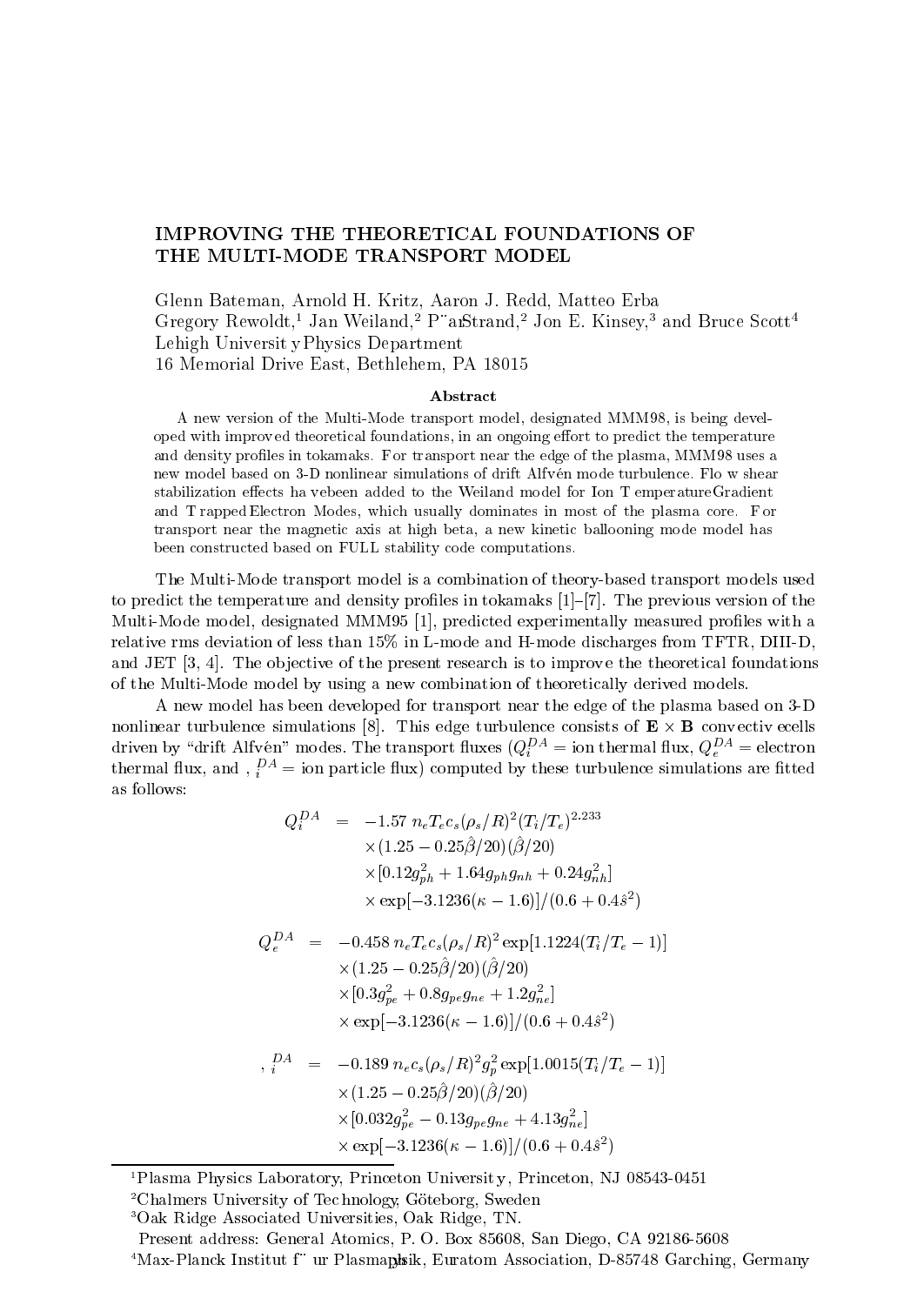

Fig. 1. Dots show the effective ion thermal  $diffusivity$  given by the fitting formula Eq. 1 compared with FULL code compuations. The  $line is a guide representing a perfect fit.$ 



Fig. 2. Ion thermal diffusivity as a function of local beta given by the fitting formula  $Eq. 1$ (solid line) and by FULL code computations (open circles and crosses).

where  $c_s = \sqrt{T_e/M_i}$ ,  $\rho_s = \sqrt{T_e M_i}/(eB)$ ,  $R =$  major radius,  $g_p = -R(dp/dr)/p$ ,  $p = n_eT_e + n_iT_i$ , (correspondingly  $p_h = n_h T_h$  is the hydrogenic thermal pressure with hydrogenic density  $n_h$ and temperature  $T_h$  with normalized gradient  $g_{ph} = -R(dp_h/dr)/p_h$ , and  $p_e = n_eT_e$  is the electron pressure),  $\rho = \rho_e q \; g_{pe}, \; \rho_e = n_e I_e Z \mu_0 / D$  ,  $q =$  safety factor,  $\kappa =$  local elongation, and  $\hat{s} \approx r(dq/dr)/q$  is the magnetic shear. From these expressions, it can be seen that the transport produced by this model decreases rapidly with plasma elongation. The strong scaling with pressure gradient to the fourth power and magnetic  $q$  -results in more transport near the plasma edge than in the core. This model has gyro-Bohm scaling.

Flow shear stabilization has been implemented in the Weiland model for transport driven by drift waves which usually dominates in the core of the plasma [1]. These drift waves include Ion Temperature Gradient and Trapped Electron Modes. The flow shear rate [9] is subtracted from each of the eigenvalue growth rates computed in the Weiland model. The eigenfunctions are not affected by this change.

A new kinetic ballooning mode transport model has been developed from computations with the FULL code [10, 11] to describe transport near the magnetic axis, where the ITG mode is generally stable. These comprehensive linear stability calculations are fully electromagnetic in nature, and include effects from trapped and untrapped particles, finite banana-orbit width, Landau damping and finite Larmor radius. A transport model was constructed from FULL code stability computations covering the following range of parameters:  $0.094 \leq \beta \leq 0.177$ ,  $0.96 \le \kappa \le 1.70, -0.036 \le \delta \equiv$  triangularity  $\le 0.060, 3.7 \le (-R/p)(dp/dr) \le 4.46, 0.085 \le \epsilon \equiv$  $r$  , the result of  $r$  ,  $\alpha$  ,  $\alpha$  is the result of  $\alpha$  is the solution of  $\alpha$  . The set of  $\alpha$  is the set of  $\alpha$  is the set of  $\alpha$  is the set of  $\alpha$  is the set of  $\alpha$  is the set of  $\alpha$  is the set of  $\alpha$ where  $n_s$  is the fast ion deuterium density, and  $0.0 \leq n_c/n_e \leq 0.06$ , where  $n_c$  is the carbon impurity density. This range of parameters is appropriate near the magnetic axis in tokamak discharges.

The resulting fitting function for the new kinetic ballooning mode model effective ion thermal dimusivity  $\chi_i$  is:

$$
\chi_i^{\text{KB}} \propto (c_s \rho_i^2/R)[-R(dp/dr)/p]^3 (1-\hat{s})(q-0.61)^2 e^{(62.8)\beta} e^{-(30)\delta} e^{-(100)\epsilon} \times \max[e^{-9.5(\kappa-1.6)}, 1] [0.848 - n_s/n_e] \times [(T_i/T_e - 0.753)^2 + 3.46] [(0.0516 - n_c/n_e)^2 + 0.0591]
$$
\n(1)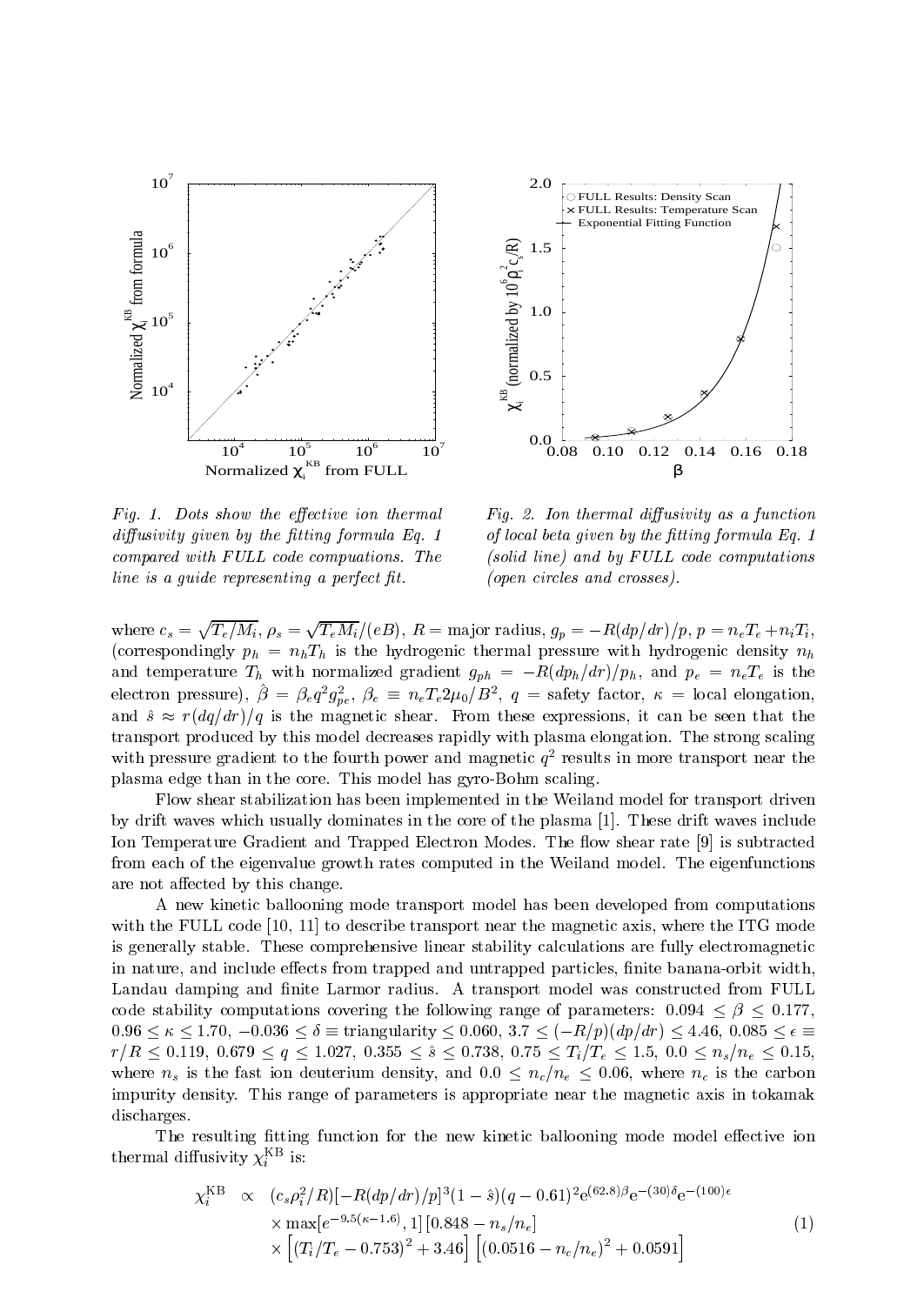The ratio between the electron and ion thermal diffusivities is:

$$
\chi_e^{\text{KB}}/\chi_i^{\text{KB}} = (1.43 \times 10^5) (1.45 - \kappa) (\beta - 0.090) (\epsilon - 0.111) \times (q - 0.576) (\delta - 0.00775) (2.42 - n_s/n_e) \times (17.7 + T_i/T_e) (0.299 - n_c/n_e)
$$
\n(2)

The ratio between the hydrogenic ion particle diffusivity and the ion thermal diffusivity is

$$
D_h^{\text{KB}}/\chi_i^{\text{KB}} = 2430 [0.134 - (\kappa - 1.1)^2] (0.153 - \epsilon) (q - 0.293)
$$
  
× ((min[ $\beta$ , 0.125] - 0.088)<sup>2</sup> + 0.00113)  
× (1.49 -  $n_s/n_e$ ) (4.48 -  $T_i/T_e$ ) (1.0 +  $n_c/n_e$ ) (3)

Finally, for carbon impurity transport:

$$
D_Z^{\rm KB} / \chi_i^{\rm KB} = (-0.60) (0.25 - n_c/n_e)
$$
 (4)

The dependences of the kinetic ballooning transport on the ten study parameters were assumed to be separable. The validity of this assumption was veried with multiple scans in the parameter space. When the diffusivities given by the fitting functions (Eqs.  $1-4$  above) were compared with the corresponding FULL code calculations, the average relative rms deviation was found to be  $22\%$ , with an offset of  $-3\%$ . This comparison is shown in Fig. 1 for the ion thermal diffusivity.

The beta dependence of the kinetic ballooning mode is shown in Fig. 2. The circles and crosses show results from the FULL code scanning beta by changing density and temperature separately. The strong exponential beta dependence of Eq. 1 is shown by the solid curve. There appears to be no marginal stability point for this mode.

The effect of flow shear stabilization is shown in Fig. 3, which is a simulation of an " $optimized shear$ " JET discharge 40847 before the H-mode phase. The lowest (dotted) curve shows the simulation results using the Multi-Mode model MMM95 and the other two curves (dashed and solid) results from the same model with one times and five times the the flow shear rate subtracted from the Weiland model growth rates. The dots are TRANSP analyzed experimental data.

In this simulation, the flow shear rate is given by

$$
\omega_{E\times B} = \frac{(RB_{\theta})^2}{B} \left(\frac{\partial}{\partial \psi}\right) \frac{E_r}{RB_{\theta}} \quad \text{where} \quad E_r = (Z_i e n_i)^{-1} \nabla P_i - v_{\theta_i} B_{\Phi} + v_{\Phi_i} B_{\theta}
$$

The poloidal magnetic field  $B_{\theta}$  and total magnetic field B are taken at the major radius R of the geometric center of each flux surface, and  $\psi$  is the steam function  $\psi_{pol}/2\pi$ . The pressure gradient and variables other than the velocity are computed self-consistently in this BALDUR transport simulation. The toroidal velocity is taken from experimental data and the poloidal velocity is neglected.

Fig. 4 shows a simulation using the new MMM98 model described in this paper (solid curves) compared with experimental data (dots and circles with error bars) for an L-mode TFTR discharge 50911 from one of the  $\rho_*$  scans. The drift Alfven and Weiland models are taken with coefficients equal to unity. The kinetic ballooning mode model is calibrated to provide a small amount of transport near the magnetic axis where ITG and other modes are stable.

In conclusion, a new Multi-Mode transport model MMM98 has been developed. Preliminary simulations have been carried out with this model.

## Acknowledgments

This work was supported by the U.S. Department of Energy, under Contract No. DE-FG02-92-ER-54141.